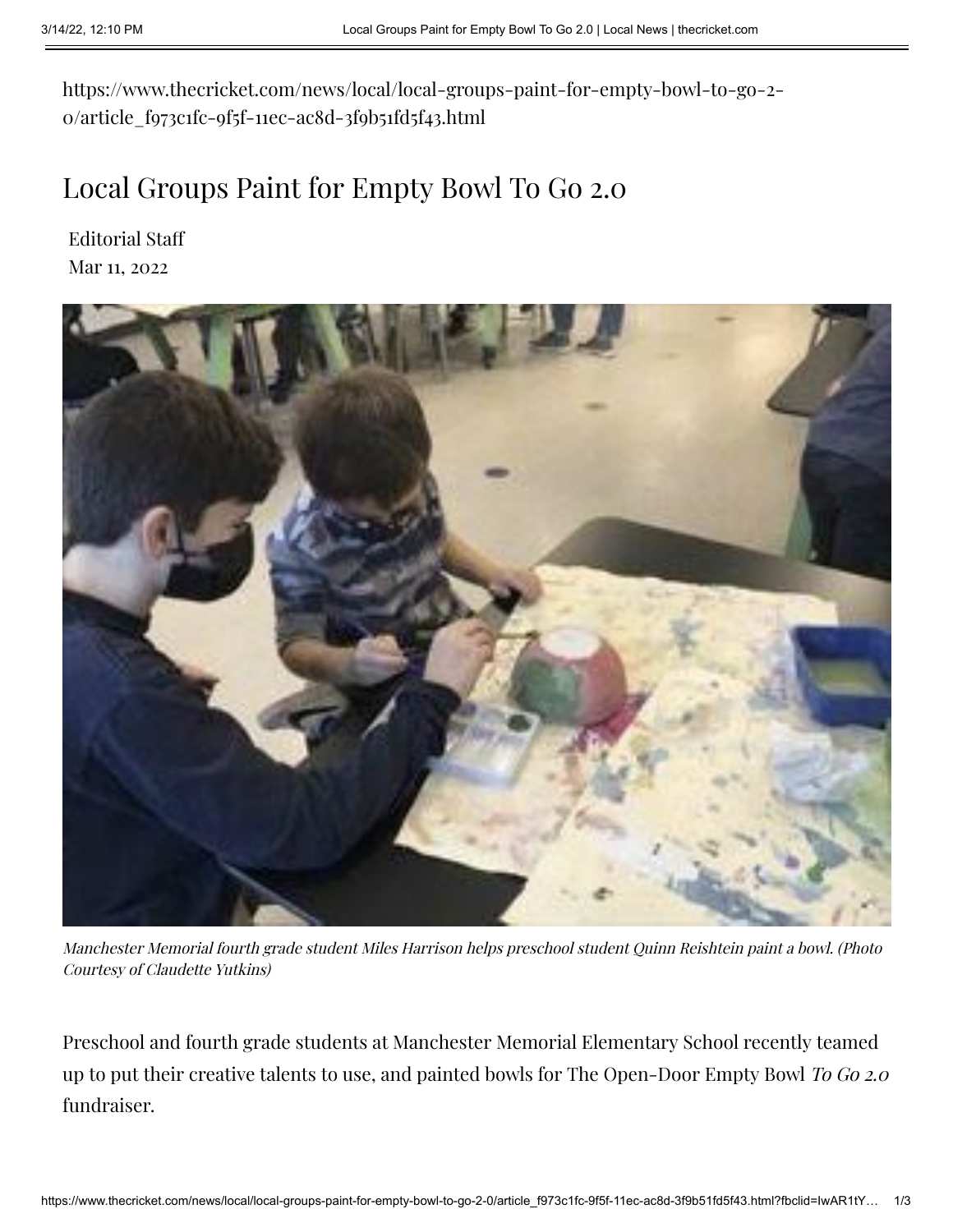The annual fundraiser will be held as a drive-thru for the second time this year due to the pandemic.

Students at Manchester Memorial painted 25 bowls for the Empty Bowl To Go 2.0 event slated for May 7.

"We just had a great time," said Manchester Memorial Art Teacher Claudette Yutkins. "They were really happy to give something to help others."

Yutkins said students in particular enjoyed painting designs in the bottom of their bowls, to be enjoyed as a "surprise" when the user finishes their meal. One group of students painted a smiley face, for example.

"It brought the whole project together," Yutkins said. "They are trying to do something to make someone else happy—it was just cute."

"There's a special sense of community that comes from joining together and using your creativity to help someone else," President and CEO Julie LaFontaine said. "The bowls serve as a reminder that somewhere, someone's bowl is empty, but with a paintbrush, a little imagination, and a desire to help, you can support a fundraiser that puts fresh, healthy food in the hands of your neighbors."

In 2021, The Open Door provided 1.83 million pounds of food to 8,516 people from 4,176 families. Empty Bowl To Go 2.0 supports programs of The Open Door including its Mobile Market and Summer Meals for Kids programs. Last year, the Mobile Market distributed 179,053 pounds of food to underserved neighborhoods, senior centers, housing authorities, and schools. The new Farmers Truck will provide further expansion of the Mobile Market program into additional locations with identified needs. In 2021, the Summer Meals for Kids program provided more than 30,000 meals to local children.

Many area colleges and schools, community organizations, businesses, clubs and private groups have stepped up to paint bowls for the fundraiser, including En:

Students from Endicott College, Gordon College, The Academy at Penguin Hall, O'Maley Innovation Middle School, Manchester Memorial School, Pingree School, Shore Country Day School , the Ipswich Rotary, Greater Cape Ann Chamber of Commerce, the Institution for Savings, 4H Rabbit and Cavy Club, Gloucester Elks, Happy Valley, First Congregational Church of Essex, Lisa Vincent Book Club, and Island Garden Club.